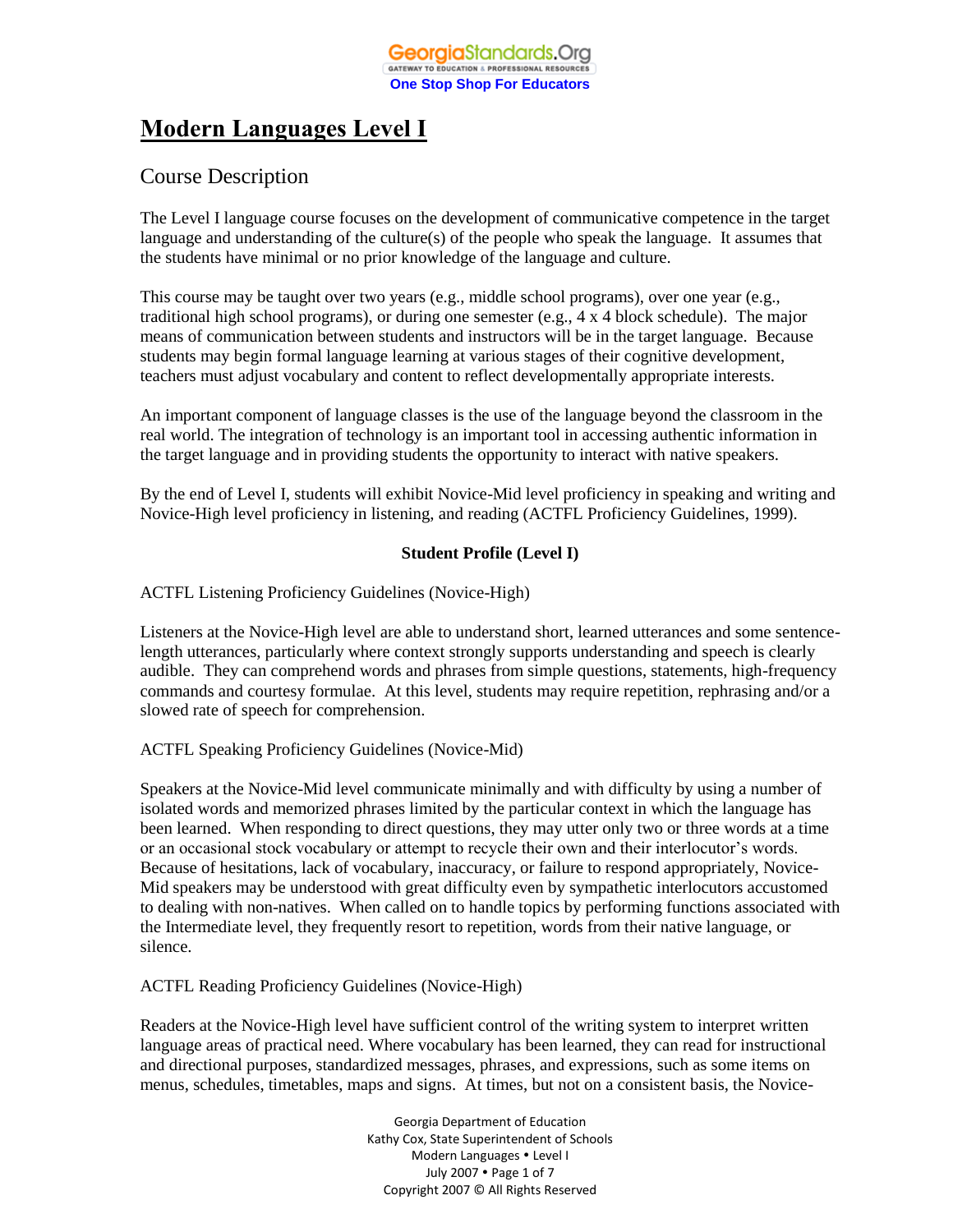

High readers may be able to derive meaning from material at a slightly higher level where context and/or extra linguistic background knowledge are supportive.

ACTFL Writing Proficiency Guidelines (Novice-Mid)

Writers at the Novice-Mid level are able to copy or transcribe familiar words or phrases, and reproduce from memory a modest number of isolated words and phrases in context. They can supply limited information on simple forms and documents, and other basic biographical information, such as names, numbers, and nationality. Novice-Mid writers exhibit a high degree of accuracy when writing on well-practiced, familiar topics using limited formulaic language. With less familiar topics, there is a marked decrease in accuracy. Errors in spelling or in the representation of symbols may be frequent. There is little evidence of functional writing skills. At this level, the writing may be difficult to understand even by those accustomed to reading the texts of non-natives.

> Georgia Department of Education Kathy Cox, State Superintendent of Schools Modern Languages Level I July 2007 Page 2 of 7 Copyright 2007 © All Rights Reserved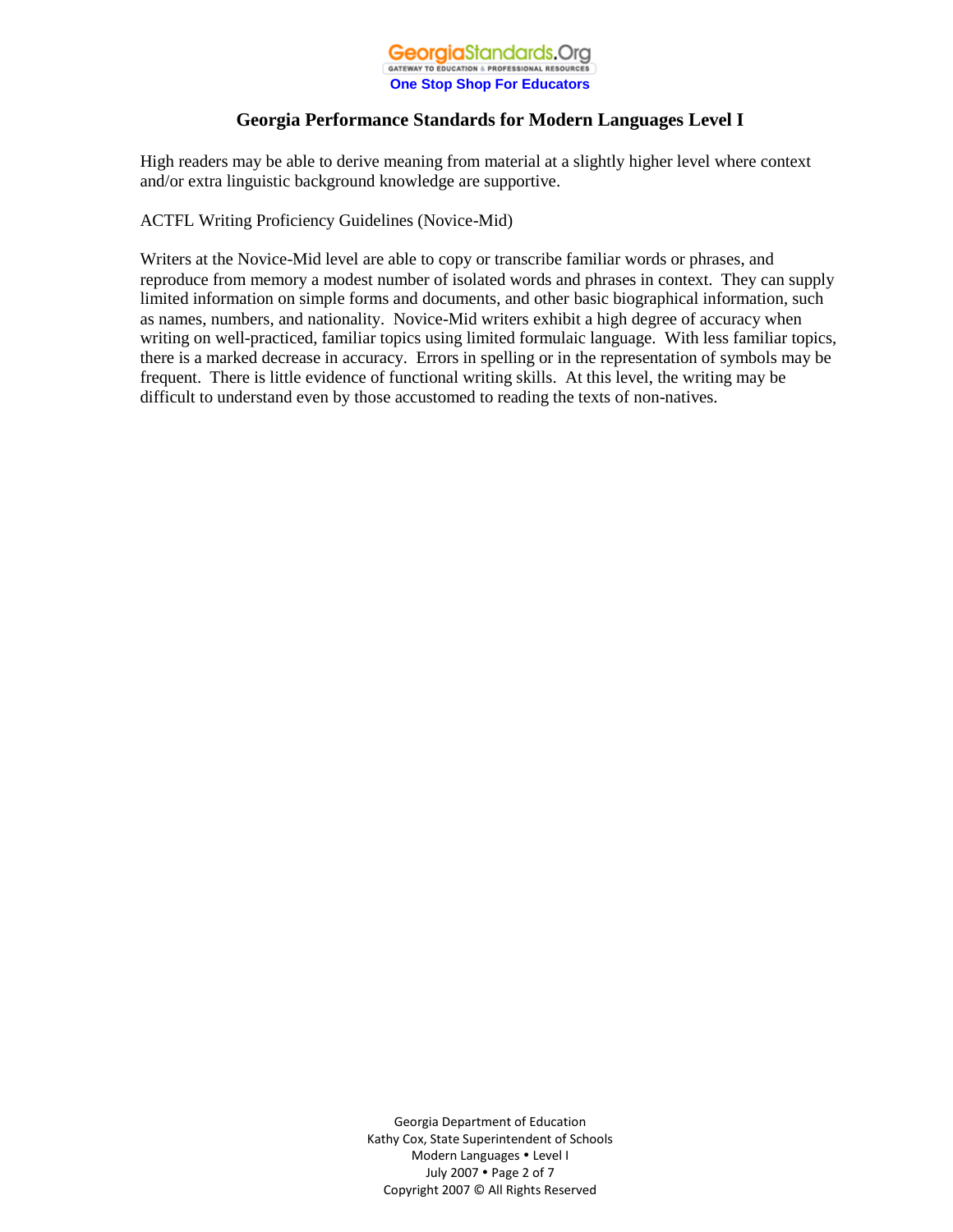

Georgia Performance Standards with Elements

## **I. Communication**

## **Interpersonal Mode of Communication (IP)**

- MLI.IP1 The students exchange simple spoken and written information in the target language, utilizing cultural references where appropriate. The students:
	- A. Use basic greetings, farewells, and expressions of courtesy, in both oral and written forms.
	- B. Express likes, dislikes, emotions, agreement and disagreement.
	- C. Make simple requests.
	- D. Ask for clarification.
	- E. Give simple descriptions.
	- F. Comprehend basic directions.
	- G. Ask questions and provide responses based on topics such as self, family, school, etc.
	- H. Use sequenced information, such as the alphabet, days of the week, months, seasons, and numbers 0 to 100 in context.
- MLI.IP2 The students demonstrate skills necessary to sustain brief oral and written exchanges in the target language. The students:
	- A. Initiate, participate in, and close a brief oral or written exchange.
	- B. Use formal and informal forms of address.
	- C. Demonstrate Novice-Mid proficiency in oral and written exchanges with respect to proper pronunciation, intonation, and writing mechanics.

## **Interpretive Mode of Communication (INT)**

- MLI.INT1 The students demonstrate understanding of simple spoken and written language presented through a variety of media in the target language and based on topics such as self, family, school, etc. The students:
	- A. Identify main ideas and some details when reading and listening.
	- B. Comprehend simple, culturally authentic announcements, messages, and advertisements.
	- C. Understand simple instructions, such as classroom procedures.
	- D. Demonstrate Novice-Mid proficiency in listening and reading comprehension.
- MLI.INT2 The students interpret verbal and non-verbal cues to understand simple spoken and written messages in the target language. The students:
	- A. Differentiate among statements, questions and exclamations.
	- B. Recognize basic gestures, body language, and intonation that clarify a message.

Georgia Department of Education Kathy Cox, State Superintendent of Schools Modern Languages Level I July 2007 • Page 3 of 7 Copyright 2007 © All Rights Reserved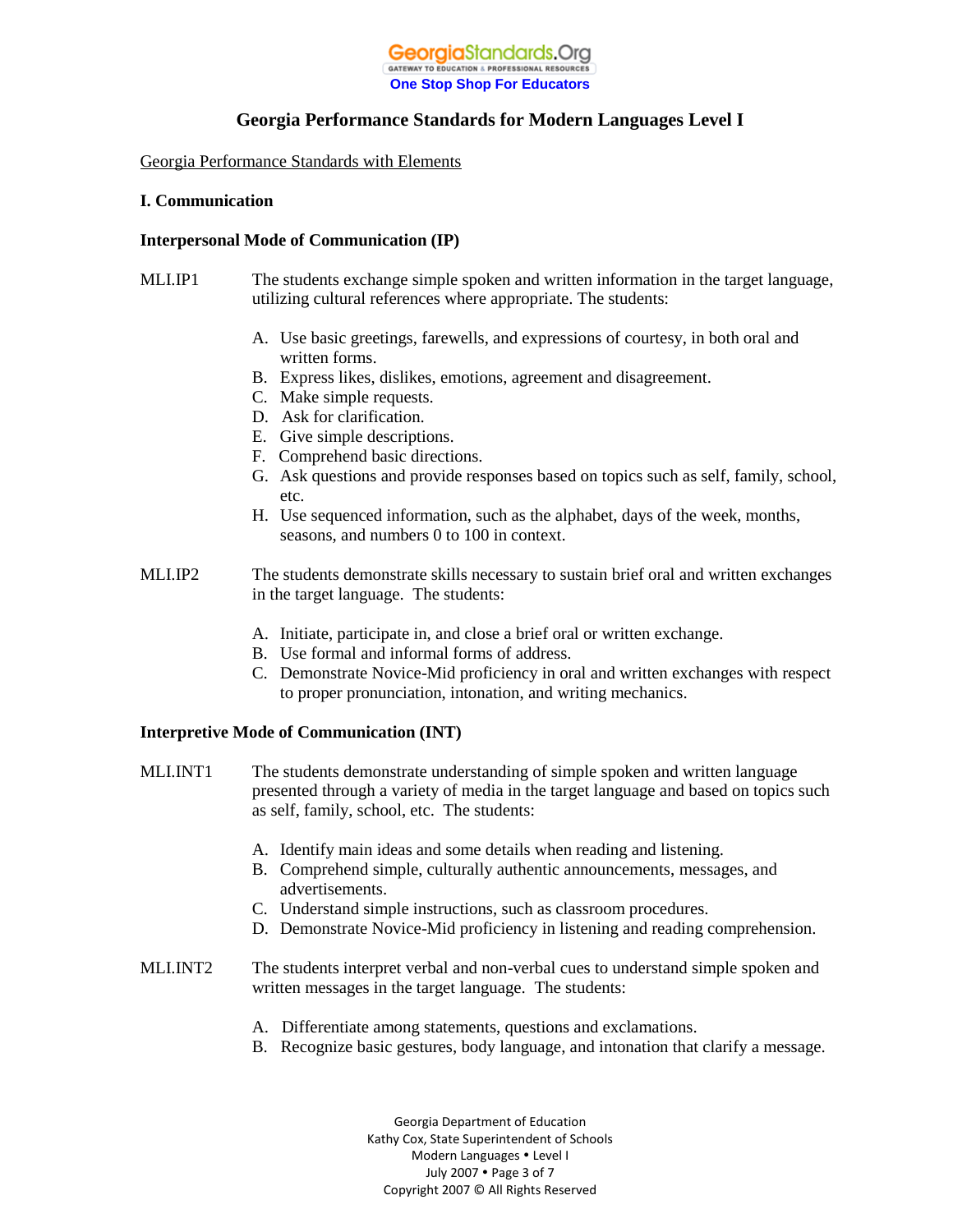

#### **Presentational Mode of Communication (P)**

| MLI.P1 | The students present information orally and in writing that contains a variety of<br>vocabulary, phrases, and patterns. The students:                                                                                                                                                                                                                                                                                                                                                               |
|--------|-----------------------------------------------------------------------------------------------------------------------------------------------------------------------------------------------------------------------------------------------------------------------------------------------------------------------------------------------------------------------------------------------------------------------------------------------------------------------------------------------------|
|        | A. Present information gathered from a variety of sources such as informal<br>conversations, class presentations, interviews, readings, and media.<br>B. Give basic information about self and others including school, family, activities,<br>etc.<br>C. Demonstrate Novice-Mid proficiency in oral and written presentations with<br>respect to proper pronunciation, intonation, and writing mechanics.                                                                                          |
| MLI.P2 | The students present brief, rehearsed material in the target language, such as<br>dialogues, skits, poetry, and songs. The students:<br>$\mathbf{A}$ is the set of $\mathbf{A}$ is the set of $\mathbf{A}$ is the set of $\mathbf{A}$ is the set of $\mathbf{A}$<br>$\sim$ . The contract of the contract of the contract of the contract of the contract of the contract of the contract of the contract of the contract of the contract of the contract of the contract of the contract of the co |

- A. Demonstrate Novice-Mid proficiency in pronunciation and intonation when presenting rehearsed material.
- B. Demonstrate comprehension of rehearsed material.

## **II. Cultural Perspectives, Practices, and Products (CU)**

- MLI.CU1 The students develop an awareness of perspectives, practices, and products of the cultures where the target language is spoken. The students:
	- A. Demonstrate knowledge of contributions of target culture(s) to civilization.
	- B. Identify commonly held viewpoints of the cultures, such as those relating to time, education, and meals.
	- C. Describe customs and traditions of the cultures such as greetings, celebrations and courtesies.

## **III. Connections, Comparisons, and Communities (CCC)**

- MLI.CCC1 The students use information acquired in the study of the target language and information acquired in other subject areas to reinforce one another. The students:
	- A. Demonstrate knowledge of geographical locations and identify major countries, cities, and geographical features of the places where the target language is spoken.
	- B. Apply previously learned skills from other subjects, when appropriate to demonstrate knowledge in the target language (e.g. using basic math skills).
	- C. Identify examples of vocabulary, phrases, proverbs, and symbols from the target language that are used in other subjects.
	- D. Relate content from other subject areas to topics discussed in the language class, such as the influence of explorers and settlers on various regions of the United States.

Georgia Department of Education Kathy Cox, State Superintendent of Schools Modern Languages Level I July 2007 • Page 4 of 7 Copyright 2007 © All Rights Reserved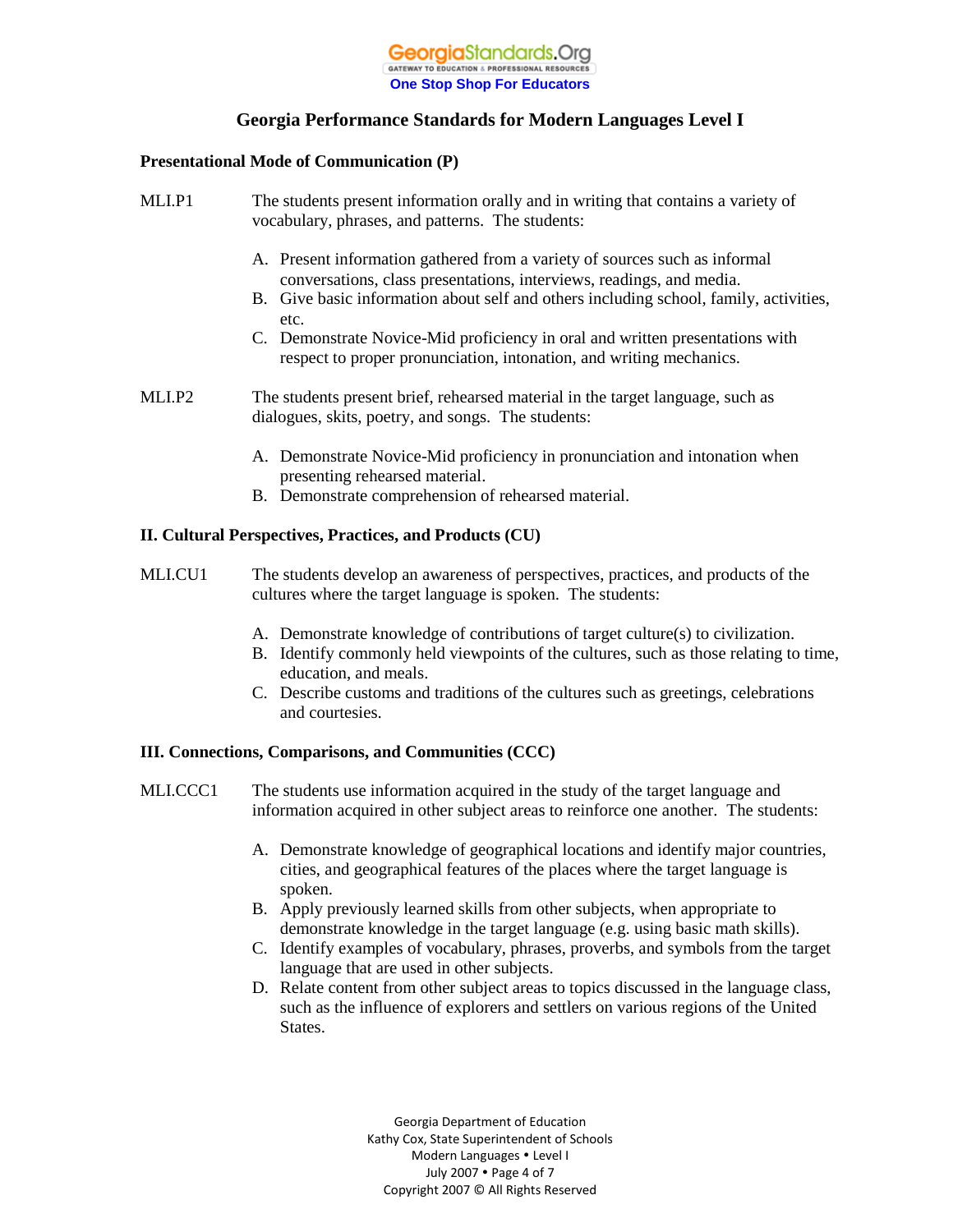

- MLI.CCC2 The students demonstrate an understanding of the significance of culture through comparisons between the culture(s) studied and the students' own culture. The students:
	- A. Compare patterns of behavior and interaction in the students' own culture with those of the target language.
	- B. Demonstrate an awareness of elements of the students' own culture.
- MLI.CCC3 The students compare basic elements of the target language to the English language. The students:
	- A. Recognize similarities and differences in sound systems, writing systems, cognates, gender, and level appropriate idioms.
	- B. Recognize basic sound distinctions and intonation patterns and their effect on communicating meaning.
- MLI.CCC4 The students demonstrate an awareness of current events in the target culture(s). The students:
	- A. Give information regarding major current events of the target culture(s).
	- B. Understand the impact of current events of the target culture(s).
- MLI.CCC5 The students identify situations and resources in which target language skills and cultural knowledge may be applied beyond the classroom setting, for recreational, educational, and occupational purposes. The students:
	- A. Identify examples of the target language and the culture(s) studied that are evident in and through media, entertainment, and technology.
	- B. Identify resources, such as individuals and organizations accessible through the community or the Internet, that provide basic cultural information about the culture(s) studied.

Georgia Department of Education Kathy Cox, State Superintendent of Schools Modern Languages Level I July 2007 • Page 5 of 7 Copyright 2007 © All Rights Reserved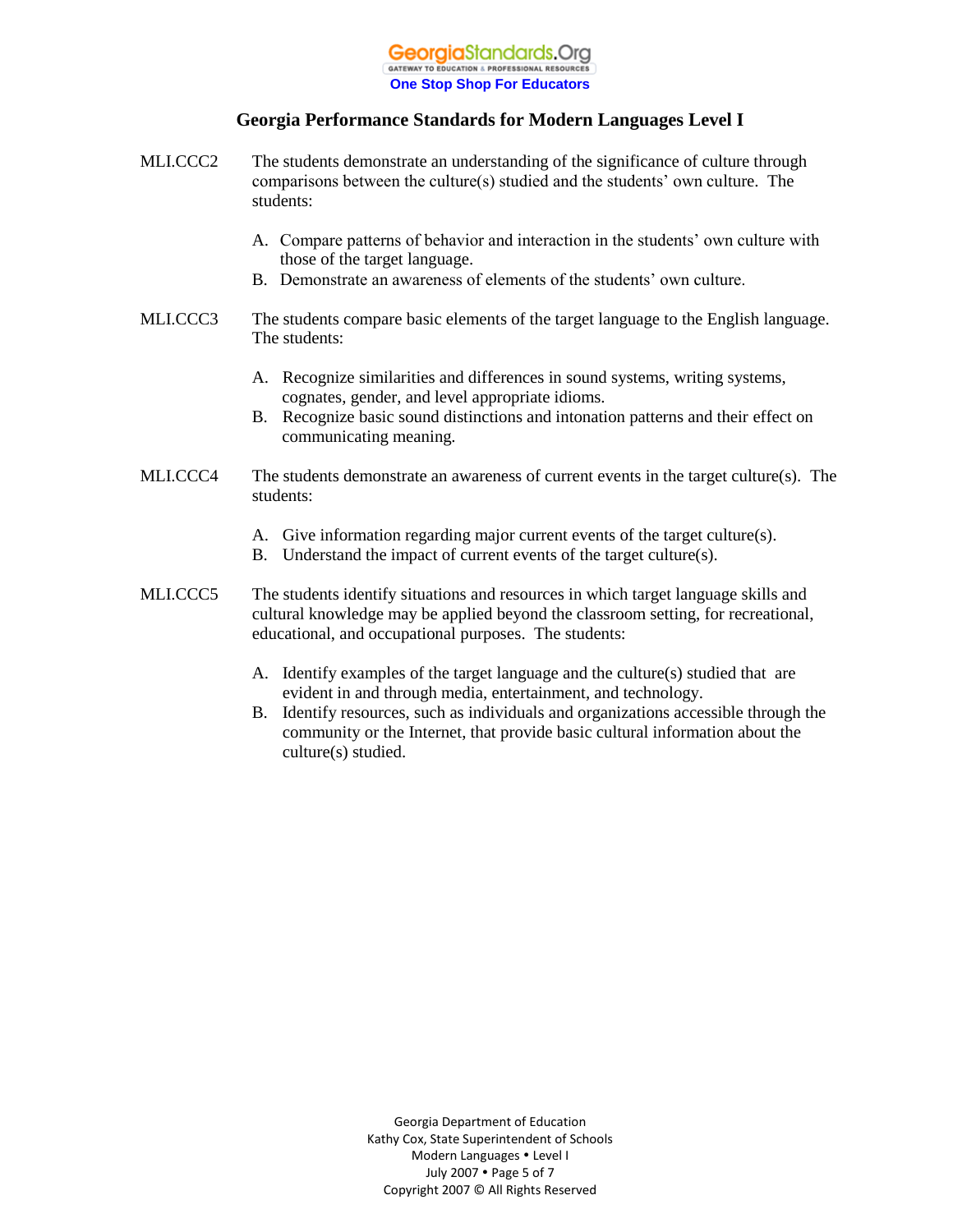

#### **Modern Languages Level I: Summary of Skills Developed**

The following list is intended to guide instruction and to assist teachers with their planning by providing a one-page reference to the elements described in the Georgia Performance Standards for Modern Languages, Level I. It is important to remember that typical Level I students will exhibit varying levels of proficiency.

#### **Skills Developed in Level I**

| The students: |                                                                          |
|---------------|--------------------------------------------------------------------------|
| MLI.IP1A      | Use basic greetings, farewells, and expressions of courtesy.             |
| MLI.IP1B      | Express like/dislike, emotions, and agreement/disagreement.              |
| MLI.IP1C      | Make simple requests.                                                    |
| MLI.IP1D      | Ask for clarification.                                                   |
| MLI.IP1E      | Give simple descriptions.                                                |
| MLI.IP1F      | Comprehend basic directions.                                             |
| MLI.IP1G      | Ask questions and provide responses based on suggested topics.           |
| MLI.IP1H      | Use sequenced information meaningfully.                                  |
| MLI.IP2A      | Initiate, participate in, and close a brief exchange.                    |
| MLI.IP2B      | Use formal and informal forms of address.                                |
| MLI.IP2C      | Demonstrate Novice-Mid proficiency in oral and written exchanges.        |
| MLI.INT1A     | Identify the main ideas and some details when reading and listening.     |
| MLI.INT1B     | Comprehend simple, culturally authentic reading materials.               |
| MLI.INT1C     | Understand simple instructions.                                          |
| MLI.INT1D     | Demonstrate Novice-Mid proficiency in listening, viewing and reading     |
|               | comprehension.                                                           |
| MLI.INT2A     | Differentiate among statements, questions, and exclamations.             |
| MLI.INT2B     | Recognize basic non-verbal cues.                                         |
| MLI.P1A       | Present information from a variety of sources.                           |
| MLI.P1B       | Give basic information about self and others using suggested topics.     |
| MLI.P1C       | Demonstrate Novice-Mid proficiency in oral and written presentations.    |
| MLI.P2A       | Demonstrate Novice-Mid proficiency when presenting rehearsed material.   |
| MLI.P2B       | Demonstrate comprehension of rehearsed material.                         |
| MLI.CU1A      | Demonstrate knowledge of cultural contributions.                         |
| MLI.CU1B      | Identify commonly held cultural viewpoints.                              |
| MLI.CU1C      | Describe cultural customs and traditions.                                |
| MLI.CCC1A     | Demonstrate basic geographical knowledge.                                |
| MLI.CCC1B     | Apply previously learned skills from other subjects.                     |
| MLI.CCC1C     | Identify examples of the target language in other subjects.              |
| MLI.CCC1D     | Relate content from other subjects as it relates to the target language. |
| MLI.CCC2A     | Compare cultural patterns of behavior and interaction.                   |
| MLI.CCC2B     | Demonstrate awareness of students' own cultures.                         |
| MLI.CCC3A     | Recognize similarities/differences between target language and English.  |
| MLI.CCC3B     | Recognize basic sound distinctions and their effect on communication.    |
| MLI.CCC4A     | Give information about current events of target cultures.                |
| MLI.CCC4B     | Understand the impact of current events of target cultures.              |
| MLI.CCC5A     | Identify examples of target language and culture in media forms.         |
| MLI.CCC5B     | Identify community and Internet resources.                               |

Georgia Department of Education Kathy Cox, State Superintendent of Schools Modern Languages . Level I July 2007 Page 6 of 7 Copyright 2007 © All Rights Reserved